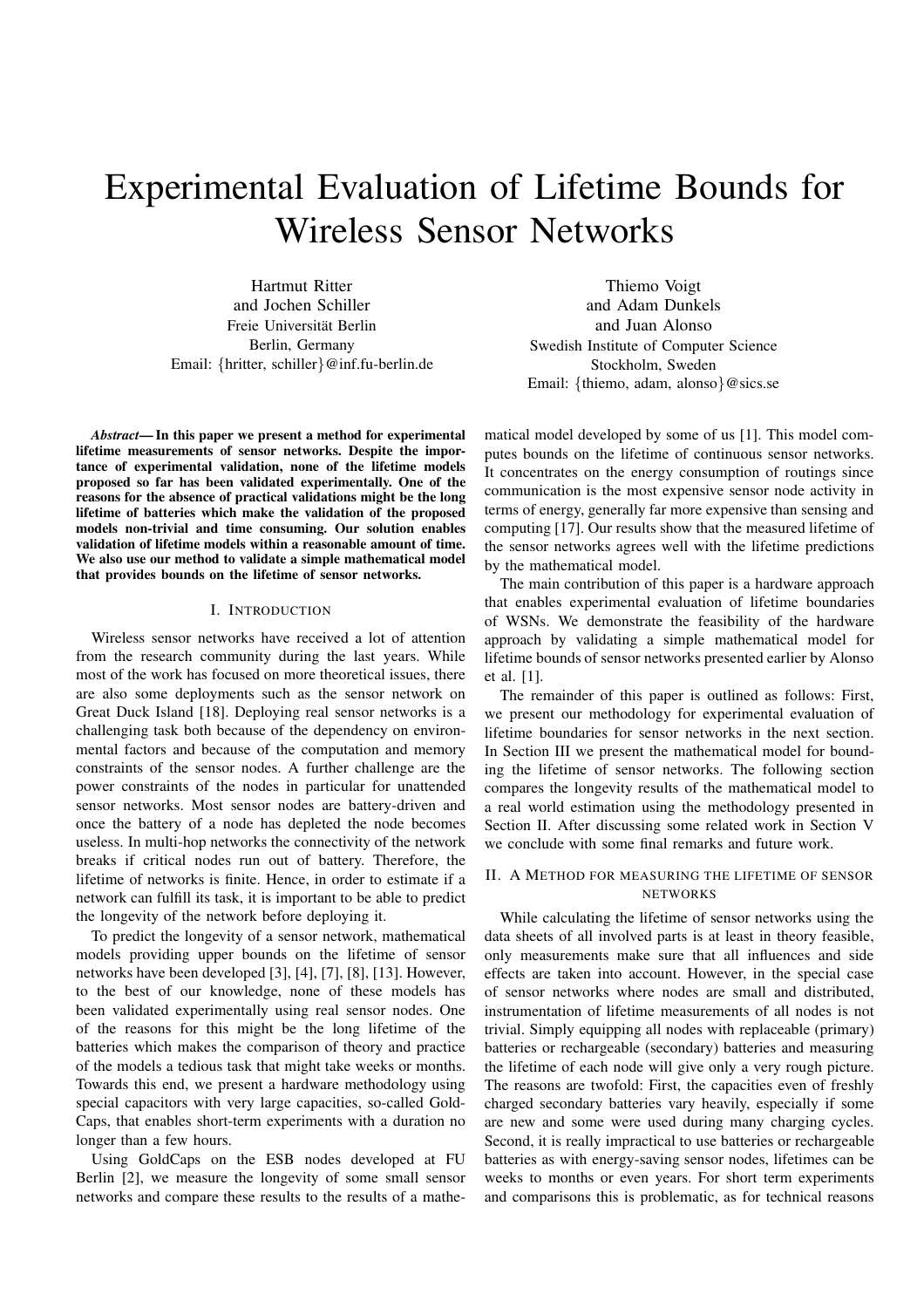the remaining capacity of a battery cannot be measured with sufficient precision.



Fig. 1. Sensor board with GoldCap attached on top

A solution of this problem is the usage of so-called Gold-Caps (sometimes also called SuperCaps). GoldCaps are a special kind of capacitors that come with very high capacity, e.g. 1 Farad (1F, as opposed to some  $\mu$ F or nF typical for standard capacitors). These devices can be charged very quickly and power a sensor node for a reasonable amount of time. In our case, using some simple energy saving mechanisms we can run a node sending data packets every 10 seconds for about 70 minutes powered only by a single 1F GoldCap. Such a node with attached GoldCap can be seen in Figure 1. Obviously, the node's lifetime heavily depends on the energy consumption of the node and the energy saving schemes. In general, the time  $t$ that a sensor node can be powered with a GoldCap of capacity C follows

$$
t = C(U_{max} - U_{min})/I,
$$
\n(1)

where  $U_{max}$  is the max voltage of GoldCap,  $U_{min}$  is the threshold voltage (no operation below  $U_{min}$  possible), and  $I$ the current consumption of the sensor node. For example, with a capacity of 1F,  $U_{max} = 4V$ ,  $U_{min} = 2V$  and  $I = 250 \mu A$  in low-power mode this results in 1h 13min operation.

To validate the reliability of our solution, we experimentally verified the equality of the lifetime of a number of GoldCapequipped sensor nodes. The sensor nodes were running with the radio turned on, all sensors enabled, and were continuously transmitting data over the RS232 port. We defined that a node was alive as long as it was able to transmit data over the serial link. Our experiments showed that the difference between the shortest and longest lifetime over a number of runs with different sensors was only slightly above 5%.

The main advantage of this hardware methodology is that it enables short measurement runs. The proposed methodology is useful beyond lifetime analysis of sensor networks. It enables experimental evaluation and comparison of the energyefficiency of all kind of communication protocols used in

sensor networks, ranging from modulation and MAC layer schemes up to implementation properties of the application layer.

Furthermore, using GoldCaps makes sense far beyond experimental setups. Together with solar cells they allow completely autonomous operation of sensor nodes, as the GoldCap can be charged during daylight time and provide sufficient energy during the night. With some more advanced power saving and routing mechanisms [20] we can run nodes in our lab during the night completely out of the GoldCap. Examples for commercial use of GoldCaps on sensor nodes are the nodes of Enocean [11].

## III. A MATHEMATICAL MODEL OF THE ENERGY CONSUMPTION OF ROUTINGS

In this section we will summarize the important aspects of a mathematical model for the energy consumption of routings and lifetime boundaries of sensor networks presented earlier by Alonso et al. [1]. The original paper provides both upper and lower bounds of the energy consumptions of routings. In this paper, we concentrate on the lower bounds of the energy consumption of routings and provide an upper bound of the lifetime of a sensor network. For more details and the formal proofs, see [1].

## *A. The considered network type*

Our mathematical model considers continuous sensor networks [19] in which "the sensors communicate their data continuously at a pre-specified rate". An example of such a network is the network at Great Duck Island [18]. In such a network sensor nodes read sensor values, send them in a multihop fashion to a base station and go to sleep until the next iteration. Sending values in this procedure includes forwarding packets originated from other hosts, except for leaf nodes that only transmit their sensor value. This process is iterated until nodes run out of energy and connectivity is broken.

## *B. Energy consumption during one iteration*



Fig. 2. A sensor network partitioned in spheres

One of the key ideas of the model is to partition the set of all sensor nodes V into subsets  $S_0$ , ...,  $S_n$  satisfying  $V =$  $S_0 \cup S_1 \cup ... \cup S_n$ ,  $S_i \cap S_j = \emptyset$  for all  $i \neq j$  and no  $S_i$  is empty.  $S_i$  is the set of nodes that can be reached from the base station B in i hops (thus  $S_0 = \{B\}$ ), but not less than i hops. We call  $S_i$  the *sphere* of radius i around  $S_0$ . Figure 2 shows an example network. Note that the current version of our model assumes that all nodes transmit at the same constant power. Further our model implies that no data aggregation is done and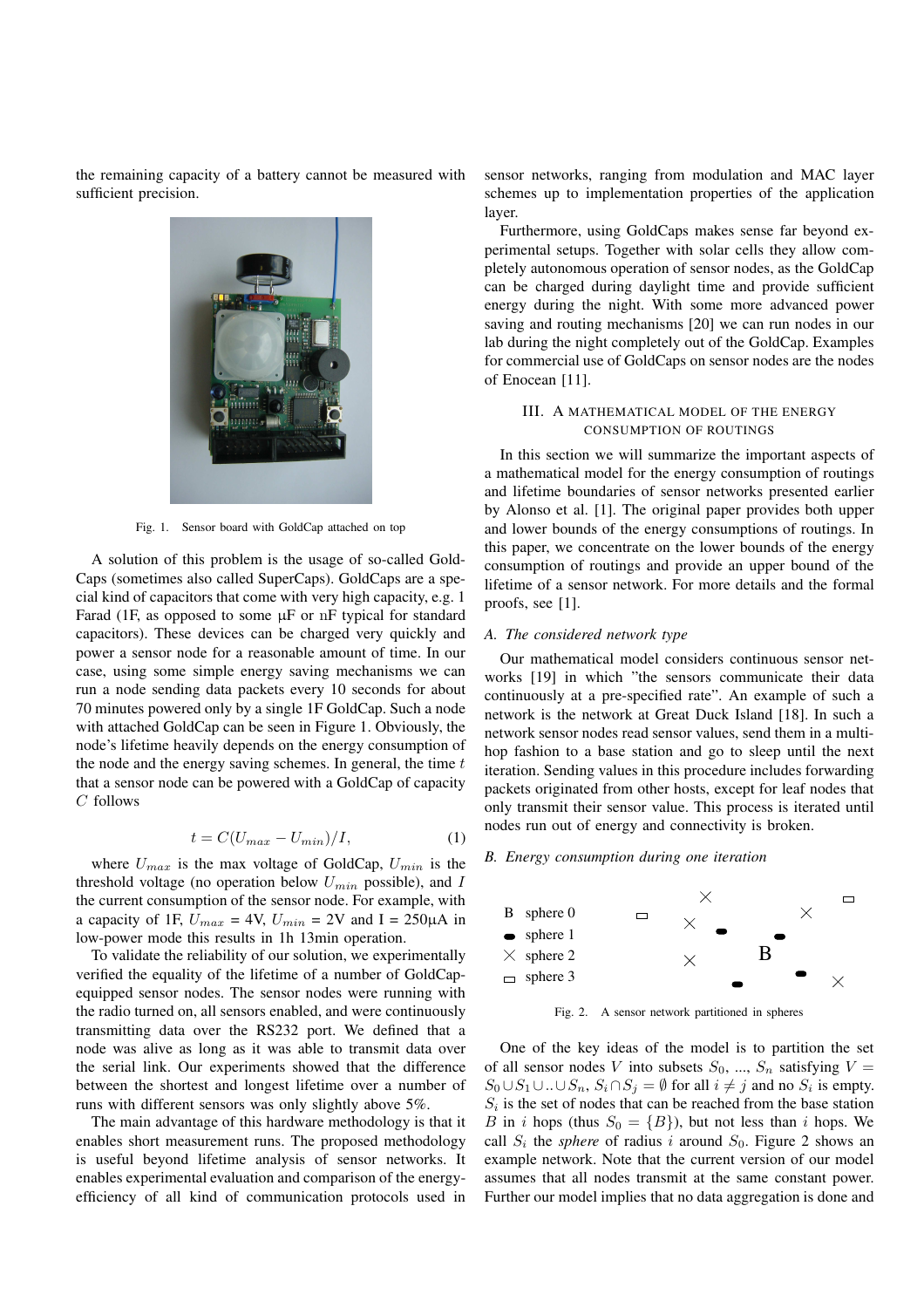gathered data is transmitted unchanged to the base station. This means, that each node in sphere  $S_n$ , the sphere containing the leaf nodes, transmits exactly one packet in each iteration. A node in sphere  $S_{n-1}$  transmits the packets it receives from leaf nodes in sphere  $S_n$  plus one packet with its own sensor value.

Corresponding to the spheres S, we introduce *balls* of radius i denoted  $B_i$ , with  $B_i = S_0 \cup ... \cup S_i$ . Further, we introduce  $s_i = |S_i|, b_i = |B_i|, N = |V|, r$  as the energy consumption for receiving one packet and  $t$  as the energy required to transmit one packet. Using these definitions, we set

$$
m_i = \frac{N - b_i}{s_i}r + \frac{N - b_i + s_i}{s_i}t.
$$
 (2)

In the equation above,  $N - b_i$  is the total number of nodes outside  $B_i$  and thus the total number of packets that the set of nodes in sphere  $S_i$  receive in each iteration. The nodes in  $S_i$  must forward all the packets they receive from the outer spheres plus  $s_i$  packets containing the sensor values of the nodes in  $S_i$ . The best the routing algorithm can do is to balance the energy consumption for receiving and transmitting packets across all the nodes in  $S_i$ , therefore the denominator  $s_i$ . Thus,  $m_i$  provides a lower bound on the energy consumption (for receiving and transmitting packets) for the node in  $S_i$  that consumes the most energy of all nodes in this sphere during one iteration.



Fig. 3. A sensor network where the nodes one hop from the base station die first

For many sensor networks,  $\max\{m_1, ..., m_n\}$  will be equal to  $m_1$ , i.e. the node that consumes most energy during one iteration is one hop away from the base station. An example of such a network is shown in Figure 3. In this network the nodes that are one hop away from the base station consume most energy during one iteration. In this case, we call  $S_1$  the bottleneck sphere.



Fig. 4. A sensor network where the node two hops from base station dies first

But there exist networks where  $\max\{m_1, ..., m_n\}$  is not equal to  $m_1$ , see for example Figure 4. In this example,  $m_1 = 2r + 3t$  while  $m_2 = 3r + 4t$ . The routing achieving this  $m_2$  distributes the packets sent by the node in  $S_2$  evenly among

the nodes in  $S_1$ . Hence  $\max\{m_1, ..., m_n\} = m_2$  meaning that  $S_2$  is the bottleneck sphere.

## *C. Bounding network lifetime*

For most networks, the energy consumption  $m<sup>T</sup>$  of the nodes in the bottleneck sphere for T iterations is  $T \max\{m_1, ..., m_n\} = Tm_i$ . In these cases, the traffic can be balanced evenly between the nodes in the bottleneck sphere. Hence, all nodes in the bottleneck sphere run out of energy during the same iteration, breaking connectivity. An example of such a network is the one in Figure 3. Note that this assumes that the routing is optimal since as discussed above  $m_i$  is a lower bound.



Fig. 5. A sensor network where  $m_1^T \neq Tm_1$ 

Figure 5 presents a network where  $m_1^T \neq Tm_1$ . In this network,  $m_1 = \frac{1}{2}r + \frac{3}{2}t$  and  $m_2 = t$ . However, the packet from the node in sphere  $S_2$  cannot be split into two small packets. Thus, when the number of iterations T is odd, then one of the nodes in  $S_1$  must forward one more packet than the other. Hence,  $m_1^T \neq Tm_1$ , namely  $m_1^T = \frac{T+1}{2}r + \frac{3T+1}{2}t >$  $\frac{T}{2}r + \frac{3T}{2}t = Tm_1.$ 

Suppose each node has the exact same amount of energy EE. Then, from the discussions above, it is obvious that the maximum number of iterations  $T_{max}$  a sensor network can perform before running out of energy under the given assumptions is bounded by the following expression:

$$
T_{max} \le \frac{EE}{\max\{m_1, ..., m_n\}}
$$

This means, that whatever routing we use, the sensor network cannot perform more than  $T_{max}$  iterations before connectivity breaks.

## *D. Discussion*

We have chosen to validate this model since it is simple but still quite general. The model and thus its results can be applied regardless of topology, routing algorithm or radio energy model. While we have chosen the mathematical model in its simplest form, it is also easy to extend the model to, for example, include the energy consumption for taking sensor readings. To include sensor readings, Equation 2 just needs another term  $s_i q$  where q is the energy required for a sensor reading. Furthermore, integrating data aggregation is not difficult. Assume that the data can be aggregated with a factor f, indicating that  $1/f$  packets can be merged into a single packet. Then a sphere  $S_i$  receives  $(N - b_i)f$  packets and will transmit  $(N - b_i + s_i)f$  packets in each iteration. Further, the earlier constant values  $r$  and  $t$  should be replaced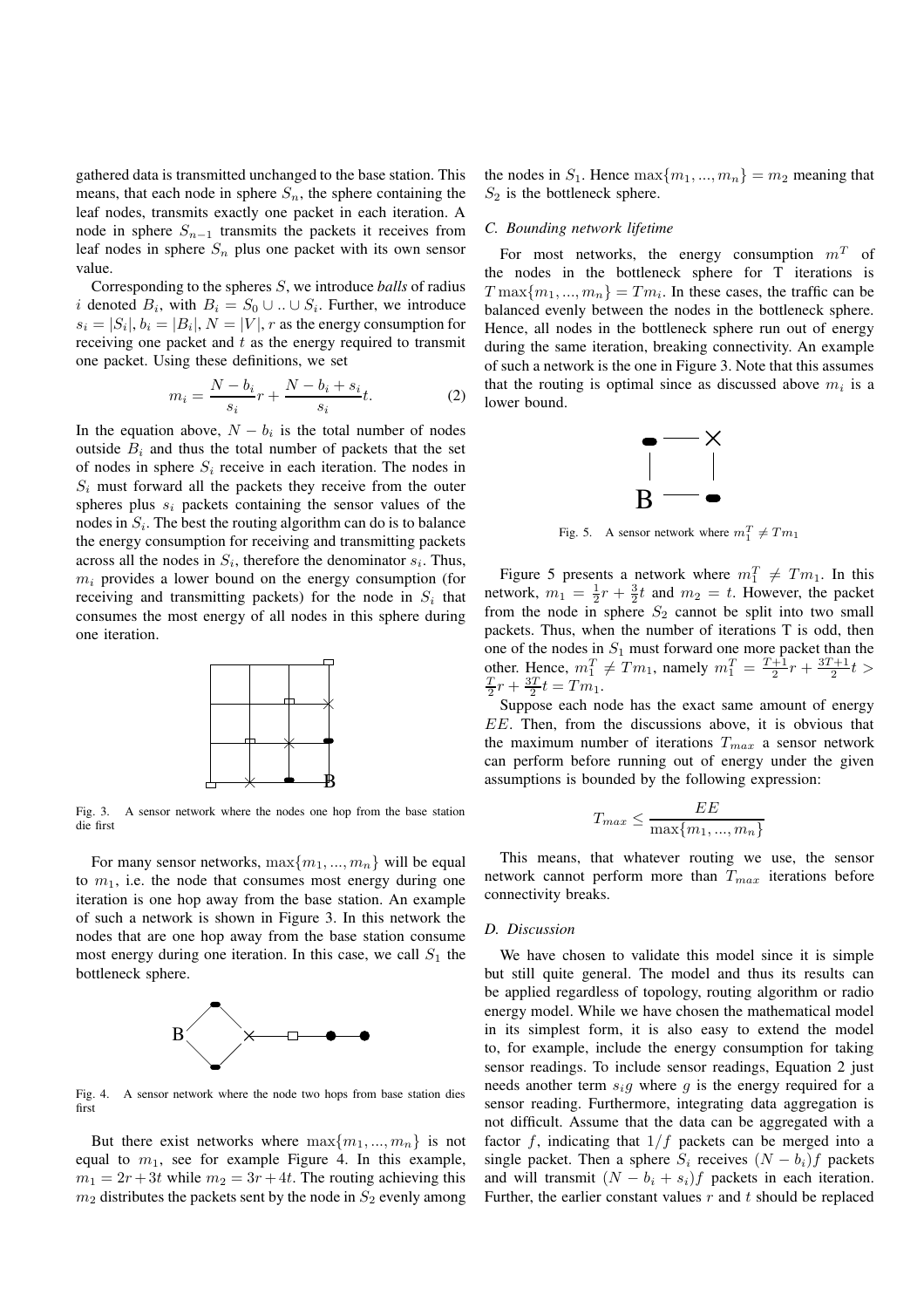by  $r_i$  and  $t_i$  due to increased size of the data packets when data is aggregated. Equation 2 must be rewritten as

$$
m_i = \frac{(N - b_i)f}{s_i}r_i + \frac{(N - b_i + s_i)f}{s_i}t_i.
$$

Despite its importance on energy consumption, we do not consider data aggregation here since it is highly application dependent.

## IV. PRACTICAL EVALUATION OF THE MATHEMATICAL MODEL

In this section we present a practical evaluation and validation of the mathematical model presented in the previous section. For this part of our work we used the ESB nodes developed at FU Berlin [2] together with the GoldCaps as described in Section II.

# *A. Evaluation Setup*

The mathematical model described in this paper focuses on the energy consumption of a readily set up wireless sensor network. It does not make any assumption about how a route is found but instead provides an upper bound of the lifetime that is based on the use of an optimal routing strategy. Therefore we implemented static routing based on the topologies described in the previous section. Each node is provided at startup with a routing table that contains its downstream neighbour.

As we wanted to measure the (topology dependent) impact of packet transmission and reception on the lifetime of the sensor network we kept the nodes sleeping all the time except for the very short packet transmission and receive cycles. This can be done using a time slotted system where nodes need not to be kept idle listening (note that listening nodes consume nearly as much energy as transmitting nodes). The fixed routing table provided at startup determines the send and receive slot for each node. This is done by directly relating the node ID to a transmission and reception slot. As our experiments were done using up to 10 nodes, we structured the time slots into iterations of 10 seconds. A node with ID 5 for example only listens for incoming packets at the beginning of the fifth second in each iteration of 10 seconds. As the node knows the ID of its downstream neighbour it can exactly meet the listening interval of this downstream node. Note that using a time-slotted architecture collisions are completely avoided and therefore no carrier sense or random backoff mechanisms have to be used. The resulting communication pattern minimizes the uptime of the nodes and proves to be implementable with COTS hardware.

Though in another context we successfully realized a temperature surveillance scenario using this communication pattern, for the evaluation of the mathematical model we do not transmit any real sensor values as the energy consumption of specific sensors is not of general interest. The size of the transmitted packets in our evaluation is 21 bytes (including source address, destination address and error check bytes), a quite reasonable size for the transmission of simple sensor values.

The measurements are performed in the following way: We charge all GoldCaps to their full capacity, switch all nodes to the GoldCaps as only power source and then send a broadcast synchronization signal using an additional monitoring node. After that, the time-slotted communication starts as described. The monitoring node logs all sent packets together with the packet source and destination.

## *B. Evaluated Topologies*

We evaluate the two basic topologies given in Figure 3 and Figure 4. The routing scheme for these topologies can be seen in the Figures 6 and 7. The number of connecting lines between peer nodes denotes the number of packets that are sent in each iteration (as mentioned we do not use data aggregation schemes). The routing scheme in Figure 6 is an optimal routing scheme that we have chosen to implement for this topology. The routing scheme used in Figure 7 divides the traffic at node 4 in two paths. The two paths 4-5 and 4-9 are interleaved iteration by iteration, meaning that in the first iteration node 4 sends all 4 packets to node 5, in the next iteration it sends all 4 packets to node 9 and so on. Nodes 5 and 9 send one packet every iteration, and every second iteration four additional packets. Another option would be to let node 4 send 2 packets to node 5 and 2 packets to node 9 in each iteration. We implemented this option as well with results similar to those presented here.



Fig. 7. Routing scheme for Figure 4

## *C. Lifetime Calculations*

In order to compare the calculated and the measured lifetime of the sensor network we compare the number of packets that an individual node sends until it runs out of energy.

The mathematical model concentrates on the energy consumption of sending and receiving. Due to that reason we keep the nodes sleeping immediately before respectively after sending or receiving packets. Nevertheless as a sleeping node also consumes some amount of energy this has to be taken into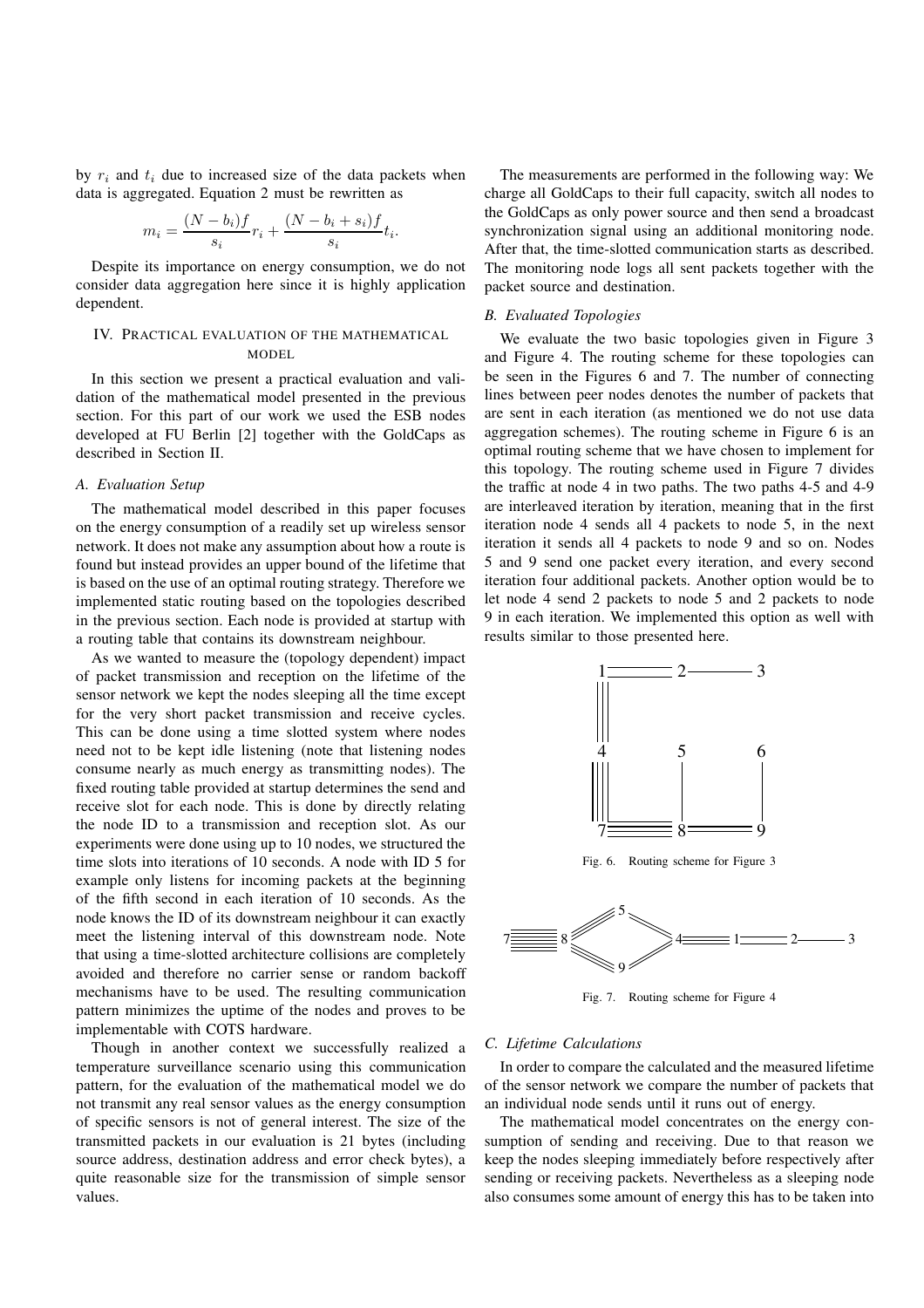account. Thus the overall energy budget (measured in mAs) of a node per iteration is given by

$$
E = n_t t + n_r r + s,\t\t(3)
$$

where  $t$  is the energy consumption for transmitting one packet,  $n_t$  the number of sent packets, r as the energy consumption for receiving one packet,  $n_r$  the number of received packets, and s the energy consumption during the sleep phases. The energy consumption for sending a packet is the product of transmission time and current consumption during packet transmission. Similar the energy consumption for receiving a packet is the product of reception time and current consumption during packet reception.

The values that have to be filled into this equation result from oscilloscope measurements with our ESB nodes: The current consumption during sending and receiving averages to 7.2 mA, the current consumption during sleep mode to 270 µA. The transmission and reception times differ from the times that could be calculated using packet size and send rate. The reason for this difference is that the transceiver needs some start-up time and that for packet reception the receiving node's transceiver should take into account minimal de-synchronization and thus be switched on some ms before the local clock indicates the start of the receive slot. Thus, we fill in 20 ms for transmission time and 30 ms for reception (as opposed to the theoretical value of 8.75 ms for a packet of 21 bytes size at 19.2 kbit/s). Note that our oscilloscope measurements with the given hardware show that on average the energy consumption of a transceiver receiving packets does not differ from the energy consumption of a transceiver switched on without receiving a packet. Thus we get

$$
E = n_t \times 0.02s \times 7.2mA + n_r \times 0.03s \times 7.2mA
$$
  
+(10 - 0.02n<sub>t</sub> - 0.03n<sub>r</sub>)270sµA. (4)

The total amount of energy (in mAs) that the GoldCap provides is calculated according to Equation 1 to 1368 mAs  $(U_{max} = 3.8V, U_{min} = 2V$  (below 2V the voltage regulator does not work anymore),  $C = 1$ F). Dividing this value of 1368 mA by the result of Equation 4 gives the number of iterations and thus the maximum lifetime of a node.

### *D. Experimental Results*

The presented averaged numbers of iterations (denoting the lifetime of a node) result from 10 test runs per topology.

The first three columns of the Tables show the node ID, the number of iterations and thus the number of packets that the corresponding node is able to transmit according to the mathematical model and to Equation 4. The fourth column gives the averaged measured number of packets transmitted before the node ran out of energy, resulting in the number of measured iterations given in column five. For a comparison between calculated and measured values, the percentage of measured packets to calculated packets (and thus for the

iterations) is given, both averaged and the minimum and maximum value for each node over the 10 test runs.

The results are shown in Table I and II. Note that in Table I node 7 and in Table II node 8 are omitted since these are the base stations which we assume to have longer lasting energy supply. The results prove a reasonable match between the calculated results and the measured lifetimes of the nodes. While there are aberrations between nodes and between different experiment runs, the lifetime predictions and especially the order of the nodes dying due to energy loss perfectly agree with the mathematical model. In particular, for the network in Figure 7, Table II shows that node 4 in sphere  $S_2$  runs out of energy first.

The aberrations are caused to a great extent by device tolerances. The de-facto capacity of a 1F-capacitor can vary around the nominal value, and this holds for all used electronic parts like resistors and the microprocessor of the ESB sensor nodes as well.

## *E. Lifetime Approximations of Wireless Sensor Networks*

The experimental results using GoldCap capacitors validate the mathematical model for small networks. It is also straightforward to estimate the lifetime when long-term energy sources such as rechargeable batteries are used. As opposed to 1368 mAs of the GoldCap capacitor, AAA rechargeable batteries provide typically at least 1200 mAh. Thus the lifetime of the network increases with the factor of about 60.

In our experimental setup we let aside the question of longterm synchronization. As we are using a real-time clock, it is sufficient to synchronize the network once at startup using a broadcast sync packet. Deployed sensor networks with longterm energy sources require re-synchronization. Schemes that build hierarchical structures such as TPSN [10] fit very well with the presented mathematical model. To incorporate the energy consumption for the extra message exchanges required, one or more synchronization phases could be executed during the lifetime of the GoldCaps.

Using GoldCaps it is not possible to consider the relaxation effect of batteries. This effect enables batteries to recover a portion of their lost capacity when the discharge current is cut off or reduced [17].

In our experiments, packet loss due to transmission errors is nearly non-existent. As we use time slots, packet collisions do not occur. Packet loss might increase if the distance between neighbour nodes is at the edge of their transmission range. In this case it depends on the sensor network application if packets have to be retransmitted or if some losses are tolerable.

The lifetime of a sensor network can be further increased. As mentioned, GoldCaps can be used in connection with energy scavenging devices like solar cells. The solar cell can charge the GoldCap during the daylight and in the night the GoldCaps provide the energy to the sensor nodes. The presented mathematical model and its experimental validation allow to determine the parameters of such an autonomous sensor network, like the achievable lifetime between two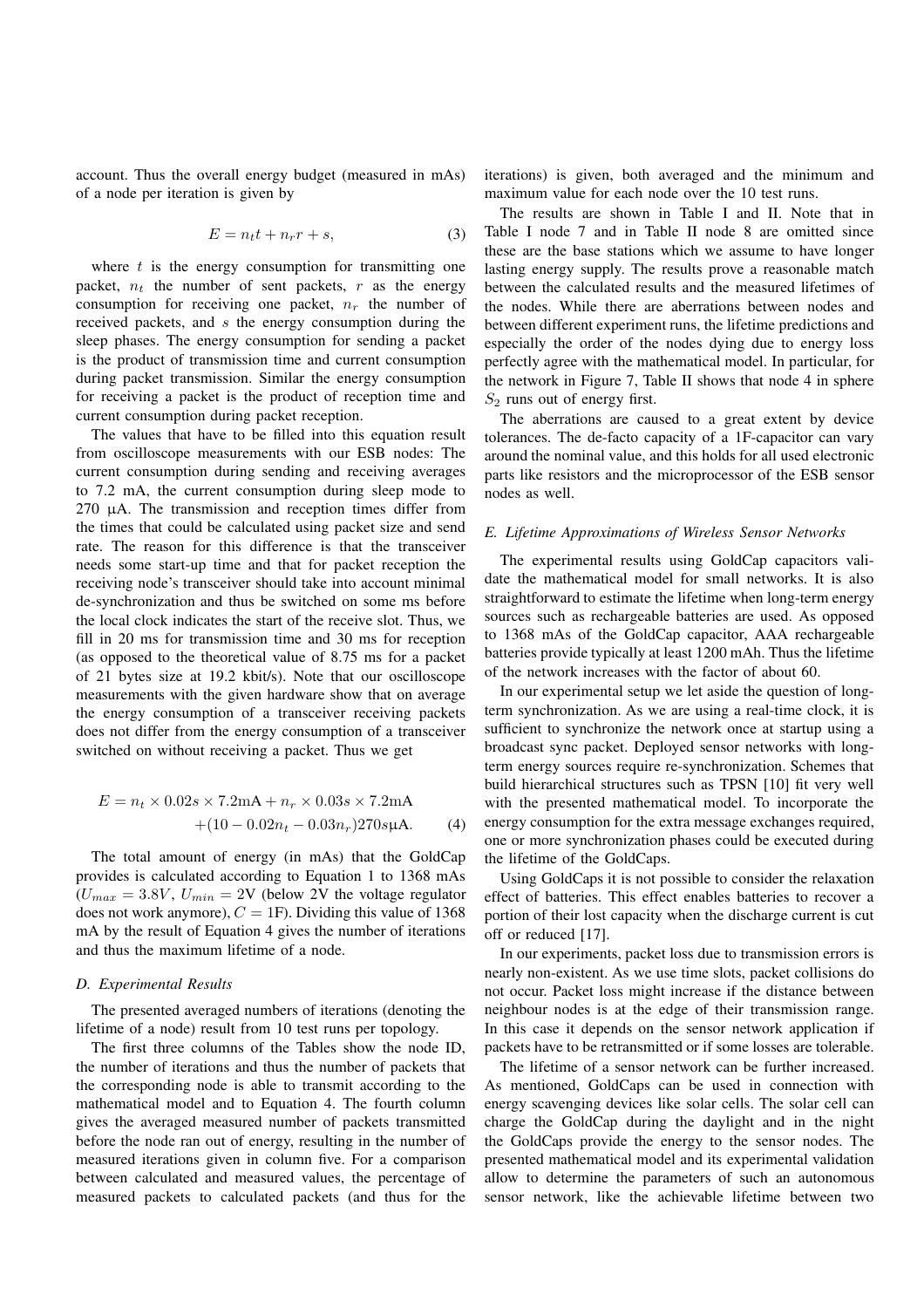| node<br>ID | modeled<br>iterations | calculated<br>transm. | measured<br>avg. transm. | measured<br>iterations | percentage | min    | max  |
|------------|-----------------------|-----------------------|--------------------------|------------------------|------------|--------|------|
| 4          | 353                   | 1412                  | 1159                     | 290                    | 82%        | 66%    | 95%  |
| 8          | 353                   | 1412                  | 1289                     | 322                    | 91%        | $75\%$ | 104% |
|            | 387                   | 1161                  | 1046                     | 349                    | $90\%$     | 82%    | 100% |
|            | 429                   | 858                   | 727                      | 364                    | 85%        | 72%    | 101% |
| 9          | 429                   | 858                   | 730                      | 365                    | 85%        | 76%    | 98%  |
|            | 482                   | 482                   | 368                      | 368                    | 76%        | 68%    | 90%  |
|            | 482                   | 482                   | 378                      | 378                    | 78%        | 70%    | 90%  |
|            | 482                   | 482                   | 399                      | 399                    | 83%        | 74%    | 98%  |

| <b>TABLE I</b>       |  |  |  |  |  |  |  |
|----------------------|--|--|--|--|--|--|--|
| Results for Figure 6 |  |  |  |  |  |  |  |

| node | modeled    | calculated | measured     | measured   | percentage | min | max  |
|------|------------|------------|--------------|------------|------------|-----|------|
| ID   | iterations | transm.    | avg. transm. | iterations |            |     |      |
|      | 482        | 482        | 422          | 422        | 88%        | 84% | 97%  |
|      | 429        | 858        | 762          | 381        | 89%        | 84% | 98%  |
|      | 387        | 1161       | 1104         | 368        | 95%        | 90% | 109% |
|      | 353        | 1412       | 1282         | 320        | 91%        | 85% | 102% |
|      | 386        | 1158       | 1128         | 376        | 97%        | 85% | 93%  |
|      | 386        | 1158       | 1063         | 354        | 92%        | 86% | 105% |

TABLE II RESULTS FOR FIGURE 7

daylight periods depending on the amount of traffic in the network.

## V. RELATED WORK

In this section, we present related work that deals with lifetime bounds of sensor networks or lifetime maximizations of networks or routings. To the best of our knowledge, none of these approaches has been validated using real sensor hardware.

Bhardwaj et al. provide bounds on the lifetime of a sensor network for basic data gathering scenarios [4]. In later work, the authors extend their analysis by including data aggregation and network topology [3]. While their paper does not provide any practical way to achieve these bounds [16], we demonstrate by experimentation that the bounds derived using our mathematical model are actually achievable. In contrast to [3], Duarte-Melo et al. have developed a modeling framework that is not based on the precise location of the sensor nodes but on probability distributions of the node densities and data rates over the sensing field [9]. Another approach to upper bounds on network lifetime is called cell based energy conservation techniques by Blough and Santi [5]. Also these techniques are hard to realize in practice since they assume an underlying perfect load balancer.

Kalpakis et al. provide bounds on the lifetime of a sensor network [13]. In contrast to our model, their model inherently comprises data aggregation. One major limitation of their model is that they assume that all nodes can reach any other node and the base station in a single hop.

There is also related work that deals with lifetime bounds of heterogeneous clustered networks. Duarte et al. study

energy consumption and lifetime of heterogeneous wireless networks [8]. They quantify the optimal number of cluster heads and determine the energy allocation between the different types of sensor nodes. Mhatre et al. consider a heterogeneous sensor network whose task is the surveillance of an area over a certain time and minimize the overall cost using optimization [15], [16]. Based on a similar scenario as Mhatre et al., Heinzelman et al. have studied the performance of a homogeneous clustered network, minimizing the total energy spent in the network [12].

Chang and Tassiulas pursue a network lifetime maximization problem in unicast routing providing algorithms that converge to the optimal solution for single power levels and close to optimal when there are multiple power levels [6]. Kang and Poovendran [14] study a similar issue but related to broadcast routing based on a graph theoretic approach. Coleri et al. both perform a power analysis of a node running TinyOS and determine the lifetime of a tree sensor network of TinyOS motes [7]. Their power analysis of the sensor network highlights the fact that nodes closer to the base station have the lowest lifetime.

### VI. CONCLUSIONS AND FUTURE WORK

In this paper we have presented a hardware methodology for experimental evaluation of lifetime bounds for wireless sensor networks. The methodology is also useful for reallife comparison of the energy-efficiency of different medium access schemes, routing and other communication protocols. Using the presented methodology we have evaluated a simple mathematical model and shown that the lifetime bounds by this model actually are achievable.